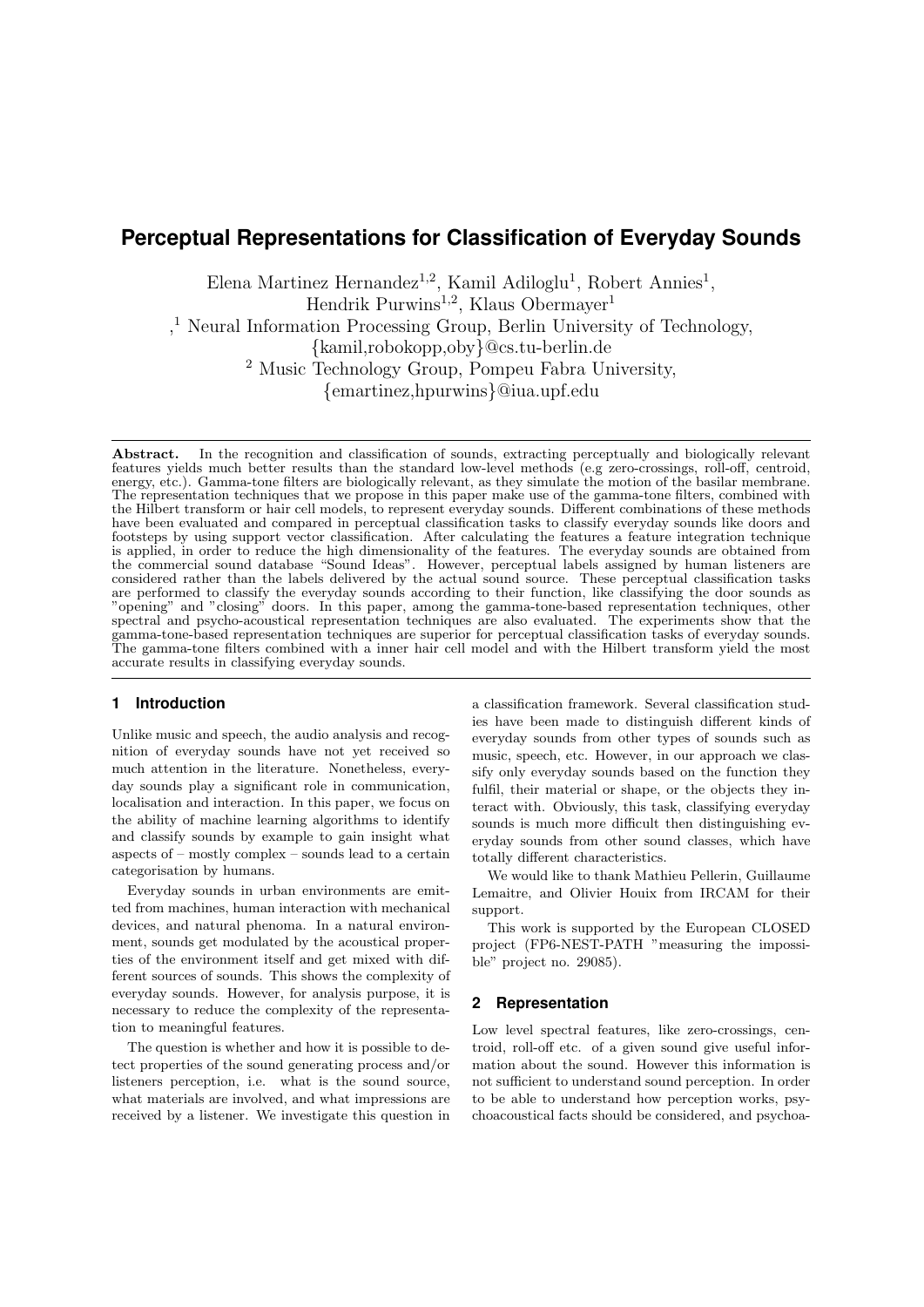coustical features should be utilised to define efficient representation schemes.

Mel Frequency Cepstrum Coefficients (MFCC's) [7] are well established representation scheme, which dominate applications in speech recognition and music processing. They have rarely been applied to environmental sounds. MFCC's are short-term spectral based features, based on the Mel scale. The Mel scale is a mapping between the actual frequency values and the perceived pitch. This mapping is linear for the low-frequency values. As the frequency increases, the mapping becomes logarithmic. Generally the first 13 MFCC features are used as descriptors to represent a given sound in different tasks, because as it has already been shown, these first coefficients concentrate most of the signal energy [17].

However, there are other psychoacoustically or biologically motivated methods, which take the critical bands into account, where inputs whose frequency difference is smaller than the critical bandwidth cause the so-called beats. Another methods aim to simulate the cochlea in the inner-ear. In our representation method, we introduce the gamma-tone filters, which are considered to be biologically motivated as well.

#### **2.1 Gamma-tone Filterbank**

A gamma-tone auditory filterbank [11, 12] incorporates two insights into auditory physiology: 1) the higher frequency resolution for low frequencies, 2) the higher temporal resolution for high frequencies. With increasing centre frequency the spacing of the gamma-tone filters increases and the length of the filter decreases. Mimicking the basilar membrane, spacing and bandwidth of the filter is based on the equivalent rectangular bandwidth (ERB) [4]. Roughly, the centre frequencies are spaced linearly for low frequencies and logarithmically for high frequencies. ERBs are similar to the Bark or the Mel scale. Due to its properties, the ERB scale is a highly biologically plausible representation.

As a pre-processing of the everyday sounds, we use the gamma-tone filter implementation in Malcolm Slaney's Auditory Toolbox [13, 14]. Starting with the lowest centre frequency of 3 Hz, we use 18 gamma-tone filters in total. Therefore, for each given sound, we obtain 18 filter responses from the gamma-tone filter bank.

The gamma-tone filters can be combined with other representations, in order to obtain a more complete representation scheme.

## **2.2 Hilbert Transform**

The first method, which we can combine the gammatone filters with is the Hilbert Transform. The Hilbert Transform is mainly used to explain the relationships between the real and imaginary parts of a signal. The Hilbert transform of a signal is nothing but the convolution of the time domain signal with  $\frac{1}{\pi t}$ . Combining the Hilbert transformed signal with the original signal, we obtain the analytic signal. This process deletes the negative components of the signal in the frequency domain, and doubles the amplitudes on the positive side. Furthermore the analytic signal is a base band signal.

In our representation scheme, the Hilbert Transform is applied to each gamma-tone filter response. After applying the gamma-tone filterbank the Hilbert transform is calculated for each filter response. Then the power spectral density is calculated for each of the Hilbert transformed filter responses [15]. The power spectral density is the Fourier Transform of the autocorrelation of the signal. The periodogram method is generally used to calculate the power spectral density. In the standard case, the power per unit frequency is calculated, where the results have the unit power  $\frac{power}{frequency}$ . However, we calculate the mean-squared spectrum. The mean-squared spectrum is calculated for each frequency value depending on the sampling rate. Therefore, the unit of the mean-squared spectrum values are power. Figure 1 shows an example mean-squared spectrum gamma-tone filter. In this figure, a closing door sound has been taken. After applying gamma-tone filters onto the sound, we obtained 18 filter responses, one for each filter in the filterbank. Then a single filter response was taken, in order to apply the Hilbert Transform onto the filter response. As the last step, the mean-squared spectrum was calculated for the Hilbert transformed filter response.

After these steps, we obtain the mean-squared spectrum for each Hilbert transformed filter response which can be considered as a matrix. However, we should reduce the dimensionality of this matrix, in order to be able to use them as a representation of the sound. Therefore we sum up these values within each of four groups of adjacent centre frequencies [1]. We take the average of the calculated values for each group. These groups are the DC values, the frequency interval 3-15 Hz, 20-150 Hz, and the rest. The interval 3-15 Hz emphasises the speech syllabic rates. The interval 20-150 Hz is the perceptual roughness [18]. After this step, we obtain four values for each filter response.

## **2.3 Inner Hair Cell Model**

Another method, which can be combined with the gamma-tone filters is the inner hair cell model of Med-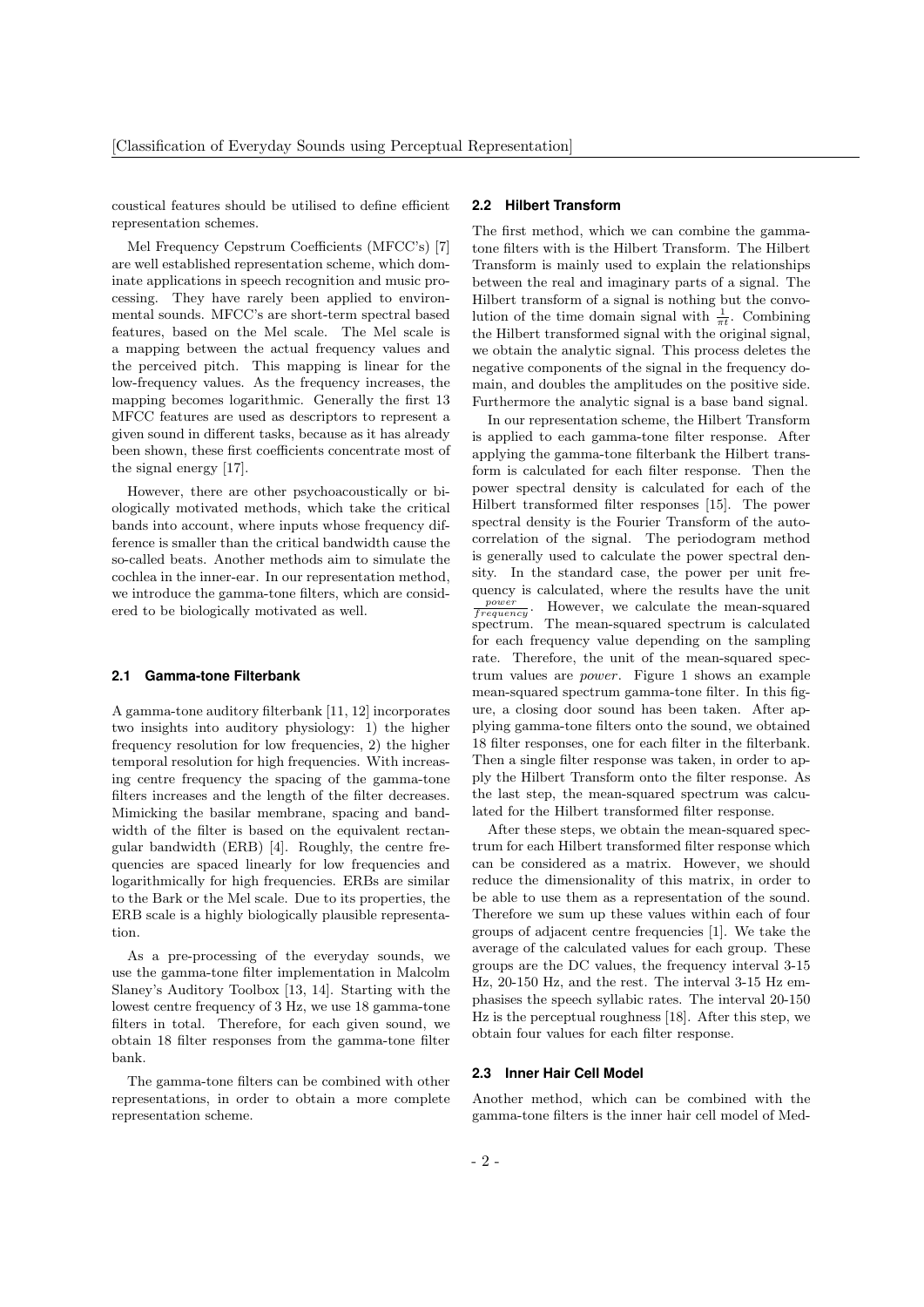

Figure 1: A single gamma-tone filter output transformed by Hilbert transform. The mean-squared spectrum of the signal is shown.

dis [8] [9] [10]. In this model, the firing rate of the inner hair cells, connected to the basilar membrane, is modelled. Hence, the gamma-tone filters and the inner hair cell model complement each other [16]. The inner hair cells fire, when a stimulus arrives and the basilar membrane is deflected at a point of a resonance frequency where the hair cell sits. This firing is simulated by the dynamics of production and flow of transmitter substance. A certain amount of transmitter substance is released into the synaptic cleft between the hair cell and another neuron, depending on the strength of the stimulus. For each arriving stimulus, the Meddis inner hair cell model calculates these amounts iteratively. In our representation, we use the rate of transmitted part of the transmitter substance. Figure 2 shows a closing door sound represented by gamma-tone filters combined with the inner hair cell model.

## **3 Feature Integration for SVM**

# **3.1 Mean, Variance, Derivatives**

The gamma-tone filter bank yields a multi-channel response for a single sound. Besides, the filter bank does not decrease the length of a given sound. Summing up the filter outputs reduces the dimensionality of the representation from 18 to 4 bands. The details of this method are given in the corresponding representation section. However, we compress the outputs of the bands across the entire length of the sound into a single representation vector. In order to integrate the responses of individual filters, we take the mean and variance of each of the values in the four bands. In order to be able to track the change in those values



Figure 2: An example representation of gammatone filters combined with the inner hair cell model is shown. The sound of a closing door is analysed.

between different filters, we also calculate the mean and the variance of the first derivative of these filter responses [2]. After these calculations we obtain a 16 dimensional feature vectors for each sound.

# **3.2 SVM Settings**

In these experiments, we used support vector machines [5], which are known to be one of the best classification tools, based on the maximisation of the margin of the classification boundary between two classes, c-SVM, which is implemented in the libsvm software library [3]. The c-SVM has two parameters  $(c \text{ and } q)$ , which should be determined beforehand. In order to find the optimal parameter values for these two parameters, we performed a grid search, where we changed these two parameters slightly to find optimal parameter settings. As grid values we use all combinations of  $c = 2^8, 2^9, 2^{10}, \ldots, 2^{12}, g = 2^{-16}, 2^{-15}, 2^{-14}, \ldots, 2^{-4}.$ For the final experiment in Table 5 we use a wider step size for the g parameter:  $g = 2^{-16}, 2^{-14}, 2^{-12}, \ldots, 2^{-4}$ In the results, we will present the best results, which have been obtained by the optimal values of these two parameters.

#### **4 Data Sets**

Recordings are taken from the sound collection "Sound Ideas" [6]. For the experiments, recordings of footsteps and opening/closing doors are selected. The door sounds have a complex temporal structure whereas the steps are short and only consist of a few onsets. In both cases a mixture of temporal patterns and spectral properties can reveal information about material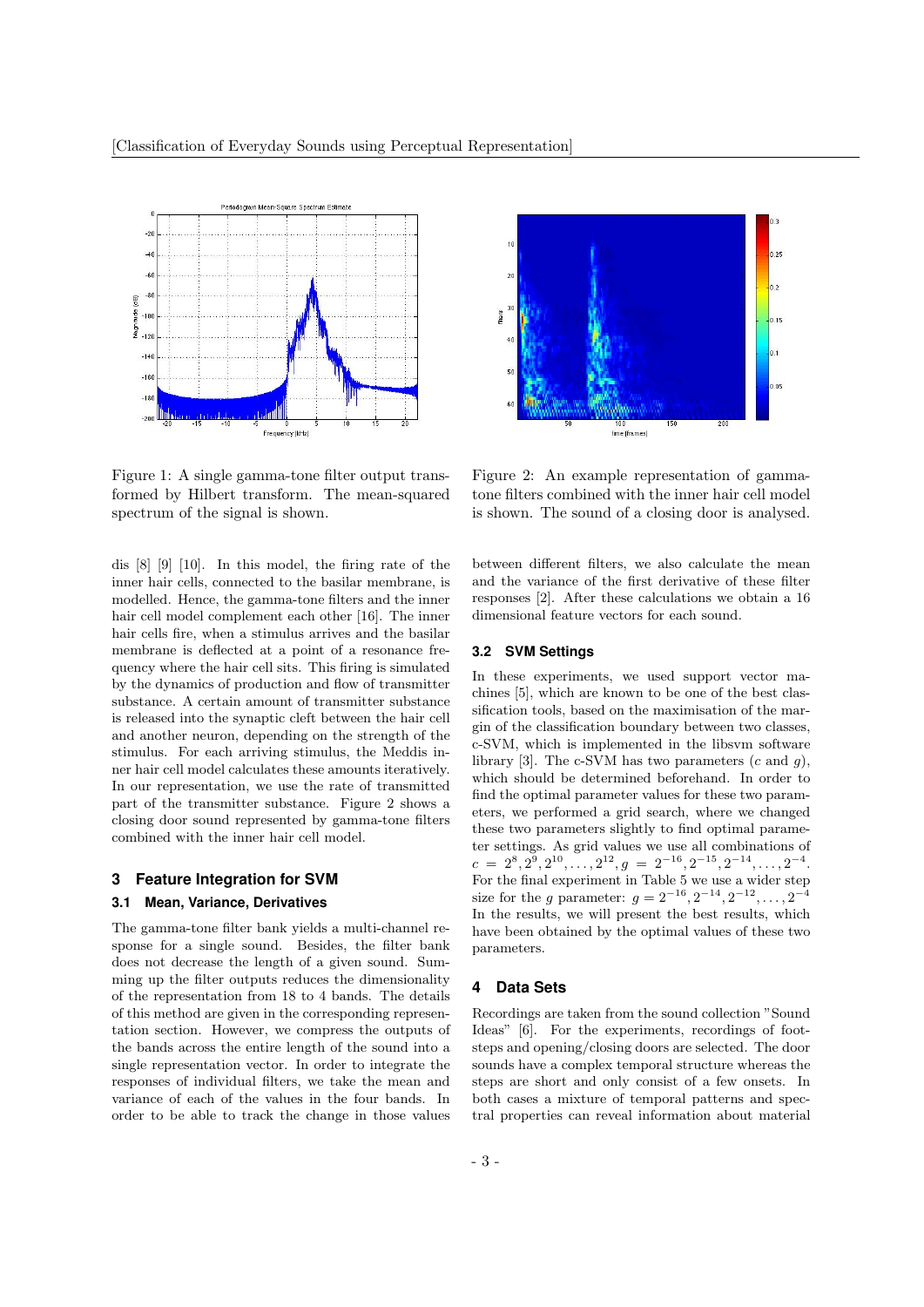or function of the sound.

The doors dataset includes a series of recordings of wooden doors being closed or opened. A single sample contains either an opening or a closing door sound, not both one after another. 74 closing and 38 opening doors in total are used as input for the experiments.

The footstep dataset consists of recordings of different kind of shoes (heels, boots, barefoot) on various grounds (concrete, gravel, wood, dirt). They are taken from CD 16 and 17 from [6]. The recordings are cut, when necessary, such that exactly one step in contained in one sample. The limit of steps taken from the same recording is 10 to avoid overfitting effects. This leads to a dataset with 125 footsteps per class.

The datasets that we use in our experiments are listed out in the following:

#### • doors

- opening closing
- footsteps
	- high heels boots
	- high heels non high heels
	- barefoot sneakers
	- on wood on dirt

Besides performing binary classification experiments on these data sets, we evaluate our representation schemes on a multi-class classification experiment as well. In this experiment, we use five different types of footstep sounds (barefoot, sneakers, leather, heels, boots), all on concrete or marble.

The labels of these datasets are all psycoacoustically validated. We did not perform detailed psycoacoustical experiments, but we checked the sounds by listening them by ourselves. We discard sounds whose class cannot be identified while listening to them.

## **5 Experiments and Results**

In order to evaluate the results of our experiments in a reliable way we use cross validation to calculate the average accuracy. In particular, we use the leave-one-out cross validation method. In leave-one-out cross validation experiments, all sounds but one are put into the training set. Then the trained algorithm is tested on the remaining single sample, that had been previously excluded from the training set. This procedure is repeated for all possible partitions into training/test set. The total accuracy of the system is the average accuracy of all tests.

The experiments that we perform are all binary classification experiments. The door sounds are classified as opening and closing sounds. Table 1 shows the results of SVM classification using four different representations: 1) gamma-tone filters combined with the Hilbert transform (GT Hil), 2) gamma-tone filters combined with the inner hair cell model (GT Med), 3) MFCC's, and 4) MFCC's combined with the low-level spectral features (SLL), which contain zero-crossings, roll-off and centroid.

|       | GT Hil $\mid$ GT Med $\mid$ MFCC $\mid$ |                         | -SLL |
|-------|-----------------------------------------|-------------------------|------|
| 84.0% | 63.2%                                   | $60.4\% \;   \; 67.1\%$ |      |

Table 1: Classification of opening/closing door sounds by SVMs using various representations (cf. text).

The footstep sounds were classified based on the sole types (high-heels vs. boots, high-heels vs. not highheels), and the floor (concrete vs. gravel, wood vs. dirt). Furthermore, we also designed a multi-class experiment based on the sole types as well. In the latter, we use five different sole type classes (barefoot, sneakers, leathers, heels, combat boots) on concrete floor.

In Table 2 the results of the binary classification experiment heels vs. combat boots are shown. All representation methods work almost perfect for this classification task. Only the MFCC's do not yield 100% accuracy for the task heels vs. combat boots, but 98.3% accuracy is still good. Based on these results, this task can be considered as the conceptual proof that our representation methods work at least as well as traditional methods. In order to make this task a little bit more complicated, so that we can observe differences between the accuracy rates of different representations, we perform another experiments, where we classify heels vs. non-heels. The results of this second experiment are shown in Table 3. Here, the gamma-tone based methods outperform the MFCC based methods.

|           | $GT$ Hil $\mid GT$ Med $\mid$ MFCC |       | -SLL          |
|-----------|------------------------------------|-------|---------------|
| $100.0\%$ | $\pm 100.0\%$                      | 98.3% | $\pm 100.0\%$ |

Table 2: Classification results of the footstep sounds heels vs. boots are shown.

| GT Hil   GT Med   MFCC   SLL         |  |
|--------------------------------------|--|
| $91.6\%$   100.0\%   80.9\%   89.2\% |  |

Table 3: Classification results of the footstep sounds heels vs. not heels are shown.

We also perform binary classification experiments by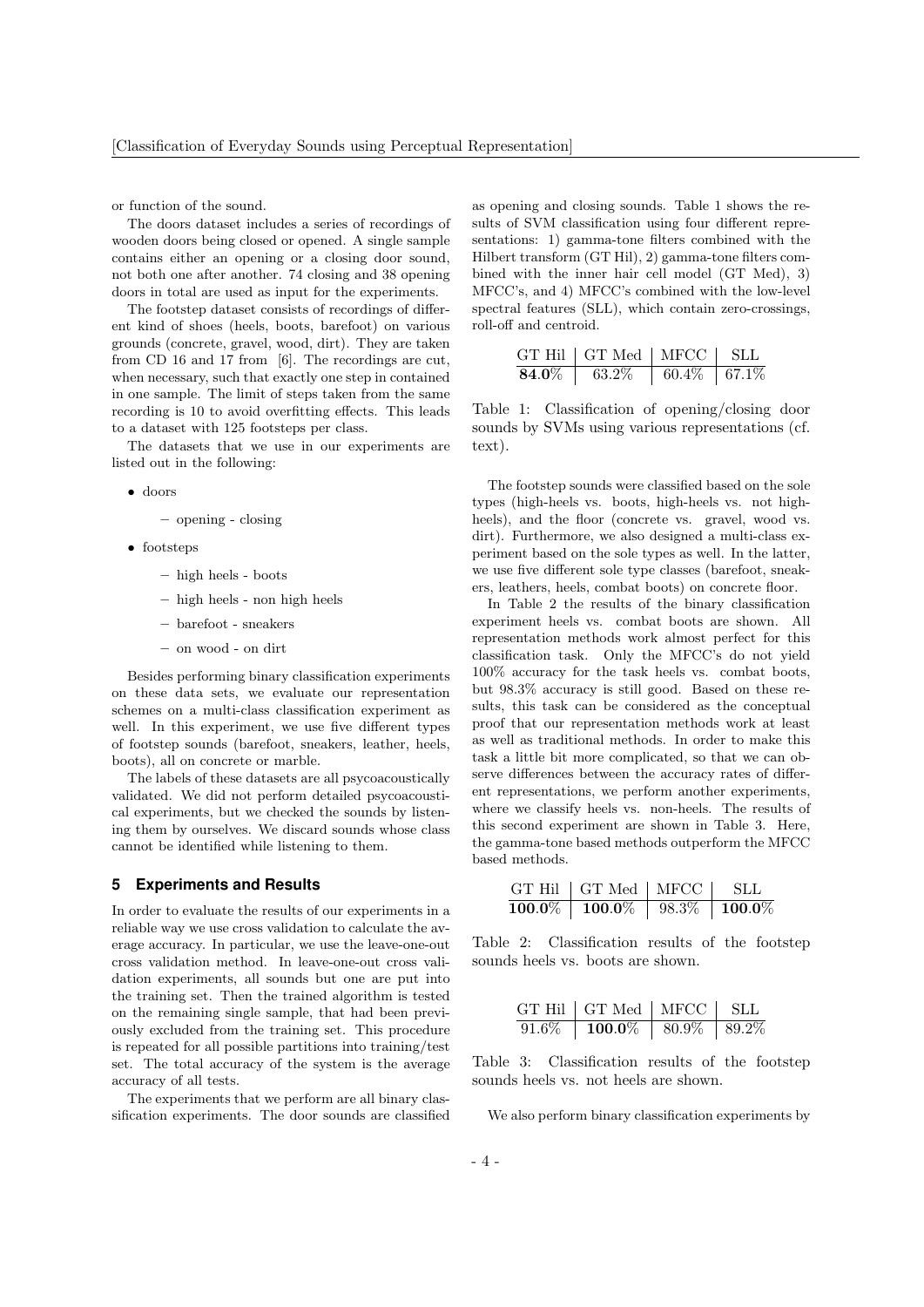using different sole types on two different floor types, namely wood floor vs. dirt, leaves, sand and gravel. The second class of sounds contain four different floor types. However, all these floor types are perceived almost equal to the human listener. Therefore, creating a single class out of these sounds does not any harm to the experiment from a psychoacoustical point of view. Table 4 shows the classification results of this experiment. Again the accuracy is 100% for all different representation methods. Hence, these results prove that the representation methods we propose work well for general binary classification tasks.

| $GT$ Hil $\mid GT$ Med $\mid$ | MFCC                                                                     | - SLL |
|-------------------------------|--------------------------------------------------------------------------|-------|
| $100.0\%$   $100.0\%$         | $\vert\hspace{0.1cm} 100.0\% \hspace{0.1cm} \vert\hspace{0.1cm} 100.0\%$ |       |

Table 4: Classification results of the footstep sounds wood floor vs. dirt are shown.

Beside these binary classification tasks, we also perform a multi-class experiment. In this experiment, we use five different sole types, and classified each of those classes against the others. Each class consists of 40 instances. We perform five separate binary classification runs. In each, one class is classified against the rest, the other four classes. As a result, we obtain five binary classification results. In order to calculate the overall accuracy of the experiment, we take the average of these five separate classifications. Table 5 shows not only the overall average of the separate classification experiments, but also the results of the separate binary classification experiments themselves. In contrast to Table 3, the classification heels vs. non-heels in Table 5 uses a different set of samples. In the latter only steps on concrete are used.

|              | <b>GT Hil</b> | GT Med    | MFCC   | <b>SLL</b> |
|--------------|---------------|-----------|--------|------------|
| Barefoot     | 94.4%         | $100.0\%$ | 94.4%  | 94.4%      |
| Sneakers     | 94.4%         | 83.3%     | 76.6%  | 82.1%      |
| Leather      | 86.3%         | 100.0%    | 100.0% | 100.0%     |
| Heels        | 85.7%         | 92.8%     | 98.3%  | 100.0%     |
| <b>Boots</b> | 85.0%         | 85.7%     | 78.7%  | 79.3%      |
| Average      | 92.2%         | $94.2\%$  | 88.8%  | 89.3%      |

Table 5: Classification accuracy of sole types in step sounds. Altogether, the gamma-tone based representations outperform the MFCC based methods.

# **6 Conclusion**

We have investigated the potential of four representations for classifying everyday sounds, in particular opening/closing doors and the sole and floor material in footsteps. In each experiment, the best method performs with at least 84% accuracy, in several instances even with 100%.

In contrast to low-level descriptors (such as zerocrossing rate, spectral centroid, roll-off), sound can be pre-processed by models physiologically inspired by the basilar membrane. MFCC's and gamma-tone filter banks are prominent examples, both modelling the decreasing frequency resolution for high frequencies. In addition, gamma-tone filterbanks also model the low temporal resolution for low frequency signals and their impulse response closely resembles physiological measurements in the basilar membrane.

The experiments show that in general more physiologically relevant models, gamma-tone based representations, outperform other pre-processing methods. We combined the gamma-tone filters with the Hilbert transform and with Meddis' inner hair cell model. In order to reduce the dimensionality firstly we summarised the filter responses in four different frequency bands, and then applied a feature integration method to these representations. In the end, we obtained feature vectors, which can be used to perform classification experiments with support vector machines. Beside these two representation schemes, we performed classification experiments with MFCC's, and MFCC's combined with low-level spectral features. For the simple classification tasks they classified the sounds perfectly. These simple tasks are considered to be the proof of concept in general for these representation schemes.

However, we performed more complicated experiments, in order to observe the classification accuracy of the gamma-tone based representation compared to the MFCC based methods. Comparison of these experiments showed that, in general, gamma-tone based representation methods outperformed MFCC based representation methods. Although there are several special cases, where the MFCC's performed better than the gamma-tone based methods, gamma-tone representations yielded better results.

Interestingly, on the most complex data set, the door sounds, the gamma-tone / Hilbert transform method performed significantly better then the other methods (17% better than the second best method). On the other hand, the inner hair cell combination yielded slightly better results for the footstep sounds than the Hilbert transform.

The representations used here are basically stationary and include only little information about the temporal dynamics of the sounds. The MFCC's used here include variance, discrete first derivation, and the variance of the latter. Thereby, MFCC's momentarily capture some temporal behaviour. The gamma-tone